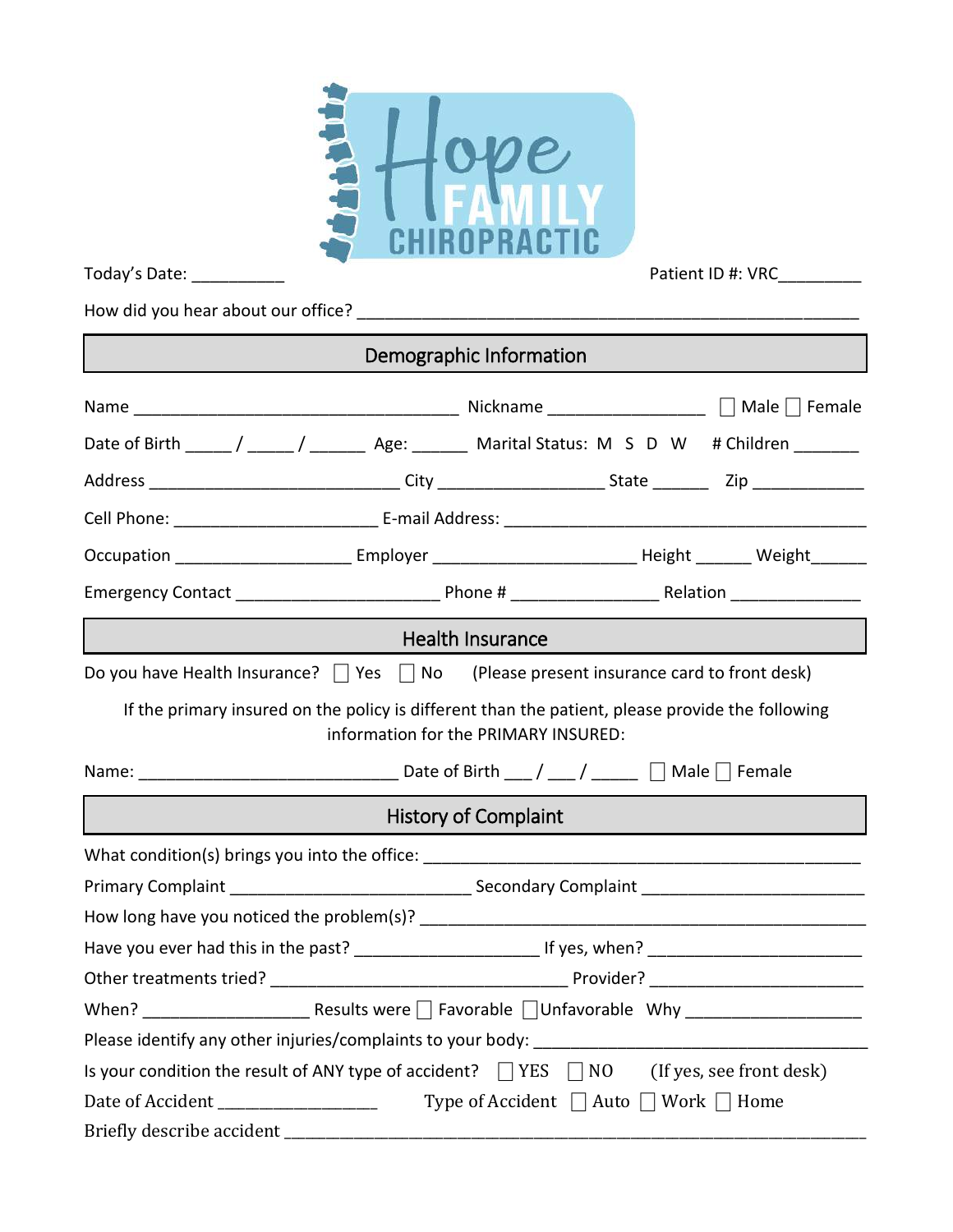| Please mark the areas on the diagram with the following letters to describe your symptoms:                                                                                                                                                                                                                                                                                                                                                              |                                                                                                                                                 |                                                                                                                                                                                                                                                                                                                                                                                      |                                                                                                 |  |  |
|---------------------------------------------------------------------------------------------------------------------------------------------------------------------------------------------------------------------------------------------------------------------------------------------------------------------------------------------------------------------------------------------------------------------------------------------------------|-------------------------------------------------------------------------------------------------------------------------------------------------|--------------------------------------------------------------------------------------------------------------------------------------------------------------------------------------------------------------------------------------------------------------------------------------------------------------------------------------------------------------------------------------|-------------------------------------------------------------------------------------------------|--|--|
| $R$ = Radiating $B$ = Burning $D$ = Dull $S$ = Sharp/Stabbing<br>$N=$ Numbness $T=$ Tingling $P=$ Pins/Needles $A=$ Ache                                                                                                                                                                                                                                                                                                                                |                                                                                                                                                 | R<br>L                                                                                                                                                                                                                                                                                                                                                                               | R                                                                                               |  |  |
| How long does it last? $\Box$ Occasional (0-25%)<br>Intermittent (25-50%)<br>Frequent (50-75%)<br>Constant (100%)<br>When is the problem worse? $\Box$ AM $\Box$ Afternoon<br>What makes your symptoms(s) worse __                                                                                                                                                                                                                                      | PM                                                                                                                                              |                                                                                                                                                                                                                                                                                                                                                                                      |                                                                                                 |  |  |
| Past History                                                                                                                                                                                                                                                                                                                                                                                                                                            |                                                                                                                                                 |                                                                                                                                                                                                                                                                                                                                                                                      |                                                                                                 |  |  |
| If you have ever experienced or been diagnosed with any of the following conditions,<br>please indicate: P for PAST, C for CURRENT, or leave BLANK for NEVER have had.                                                                                                                                                                                                                                                                                  |                                                                                                                                                 |                                                                                                                                                                                                                                                                                                                                                                                      |                                                                                                 |  |  |
| Tremors/Seizures<br>Headache<br>Neck Pain<br><b>Trouble Sleeping</b><br>Swollen/Painful Joints<br>TMJ/Jaw Pain<br>Shoulder Pain<br>Heartburn/ulcers<br>Upper Back Pain<br><b>Back curvature</b><br>Mid Back Pain<br>Scoliosis<br>Pain with cough/sneeze<br>Lower Back Pain<br>___Sinus/Allergy Problems<br>Hip Pain<br>Sciatica<br><b>Dislocations</b><br>Carpal Tunnel<br>Fractures<br>Numb/Tingling Arm, Hand, Finger<br>Numb/Tingling Leg, Foot, Toe | <b>Dizziness</b><br>Depression<br>Thyroid Problems<br><b>Digestive Problems</b><br><b>Gallbladder Trouble</b><br>Kidney Trouble<br>Fibromyalgia | <b>Blood Pressure Problems</b><br><b>Heart Disease/Heart Attack</b><br>Arthritis, Type: _________________________<br>Pregnant (Now) Due Date: [19]<br>Other the contract of the contract of the contract of the contract of the contract of the contract of the contract of the contract of the contract of the contract of the contract of the contract of the contract of the cont | AIDS/HIV<br>Cancer<br><b>Tumors</b><br>Stroke<br><b>Diabetes</b><br>Asthma<br>_AD(H)D<br>Hernia |  |  |

Please list any past or current injuries or surgeries along with when they happened:

INJURIES:

SURGERIES: \_\_\_\_\_\_\_\_\_\_\_\_\_\_\_\_\_\_\_\_\_\_\_\_\_\_\_\_\_\_\_\_\_\_\_\_\_\_\_\_\_\_\_\_\_\_\_\_\_\_\_\_\_\_\_\_\_\_\_\_\_\_\_\_\_\_\_\_\_\_\_\_\_\_